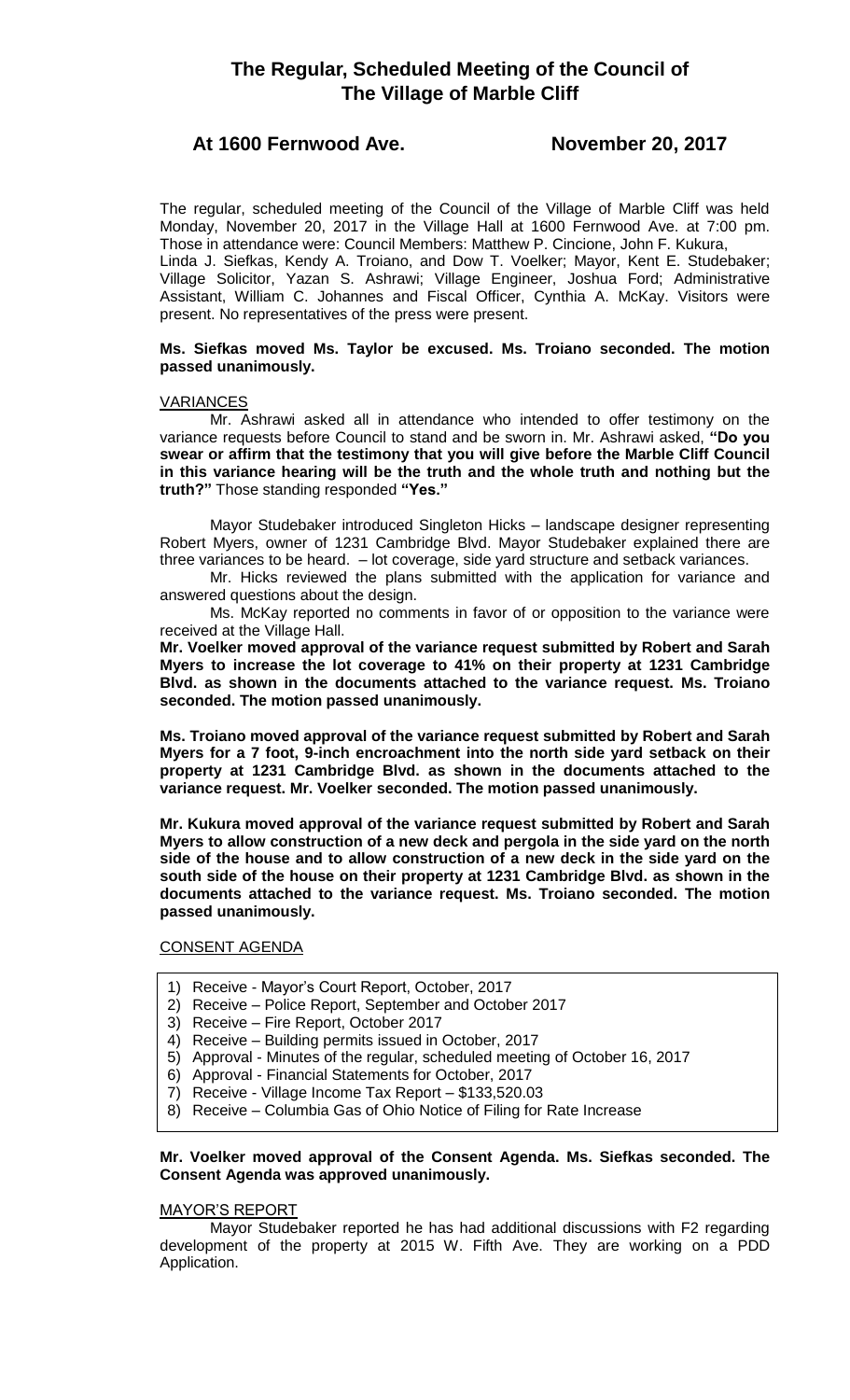Mayor Studebaker reviewed a Liquor Permit Application submitted to the state of Ohio by 1400 Food Lab. The Village has the opportunity to express an opinion on the application. Council determined that a hearing would not be requested.

Mayor Studebaker reviewed the notification of liquor permit renewal for Certified Oil's location on Dublin Rd. Council concurred with Mayor Studebaker's suggestion that the Village take no action to oppose the renewal.

Mayor Studebaker reported the Village has advertised the Administrative Assistant position to replace Mr. Johannes. Three resumes have been received and Mayor Studebaker and Ms. McKay will arrange interviews. Ms. Troiano will participate in the interview process as well.

Mayor Studebaker had no additional information regarding the Tri-Village Chamber of Commerce podcast discussed at the previous two meetings.

Mayor Studebaker reported he has met with the Columbus Foundation regarding the possibility of moving the investment and management of the Falco Scholarship Fund to the Columbus Foundation. Several legal and administrative issues are still being studied.

#### ENGINEER'S REPORT

Mayor Studebaker introduced the first reading of O-2552-17 An Ordinance authorizing the Mayor and Fiscal Officer to enter into an agreement with Burgess & Niple, Inc. for professional engineering services for the Cardigan Avenue Roadway Improvements Project for the Village of Marble Cliff.

Mr. Ford explained the project is part of the five-year capital projects plan. It was submitted for an OPWC grant, but the grant was not approved. Ms. McKay said staff would like to bid the project in January in the hope of getting the best pricing.

**Mr. Voelker moved to amend Ordinance O-2552-17 to increase the amount authorized for bidding from \$3,000 to \$5,000 for a total not to exceed amount of \$47,000. Ms. Siefkas seconded. The motion passed unanimously.**

## **Mr. Voelker moved the rules be suspended. Mr. Cincione seconded. The motion passed unanimously. Mr. Voelker moved the adoption of O-2552-17 as amended. Ms. Troiano seconded. The motion passed unanimously**

Mr. Kukura reported he has had discussion with a representative of a company that may be working with the City of Columbus in the development of a new metro park. Mr. Kukura stated discussions have included a kayak/canoe launch point. Mr. Kukura suggested the Village might reconsider the option of having a launch in Marble Cliff.

Mayor Studebaker reminded Council of the challenges to the location including the steep riverbank, limited parking, and accessibility. Ms. Siefkas reminded Council that the state has previously offered funds to assist in the construction. She suggested that the Village might want to have the engineer look at development options.

Mayor Studebaker suggested it might make sense to investigate what Columbus might want to include in the new metro park. Mr. Cincione suggested there are much better options for river access on the west side of the river. Mr. Voelker expressed concerns about the traffic along Dublin Rd.

Council did not take any action.

Mr. Ford left the meeting at this point.

## SOLICITOR'S REPORT

Mr. Ashrawi presented information regarding Property Assessed Clean Energy (PACE) financing. PACE is a program for financing low-cost, long term funding for energy efficiency, renewable energy and water conservation projects. Ms. McKay reported she has had a conversation with Andy Hozhauser about the possibility of PACE financing for 1600 Dublin Rd. PACE Financing is paid for with a "self-imposed property tax" whereby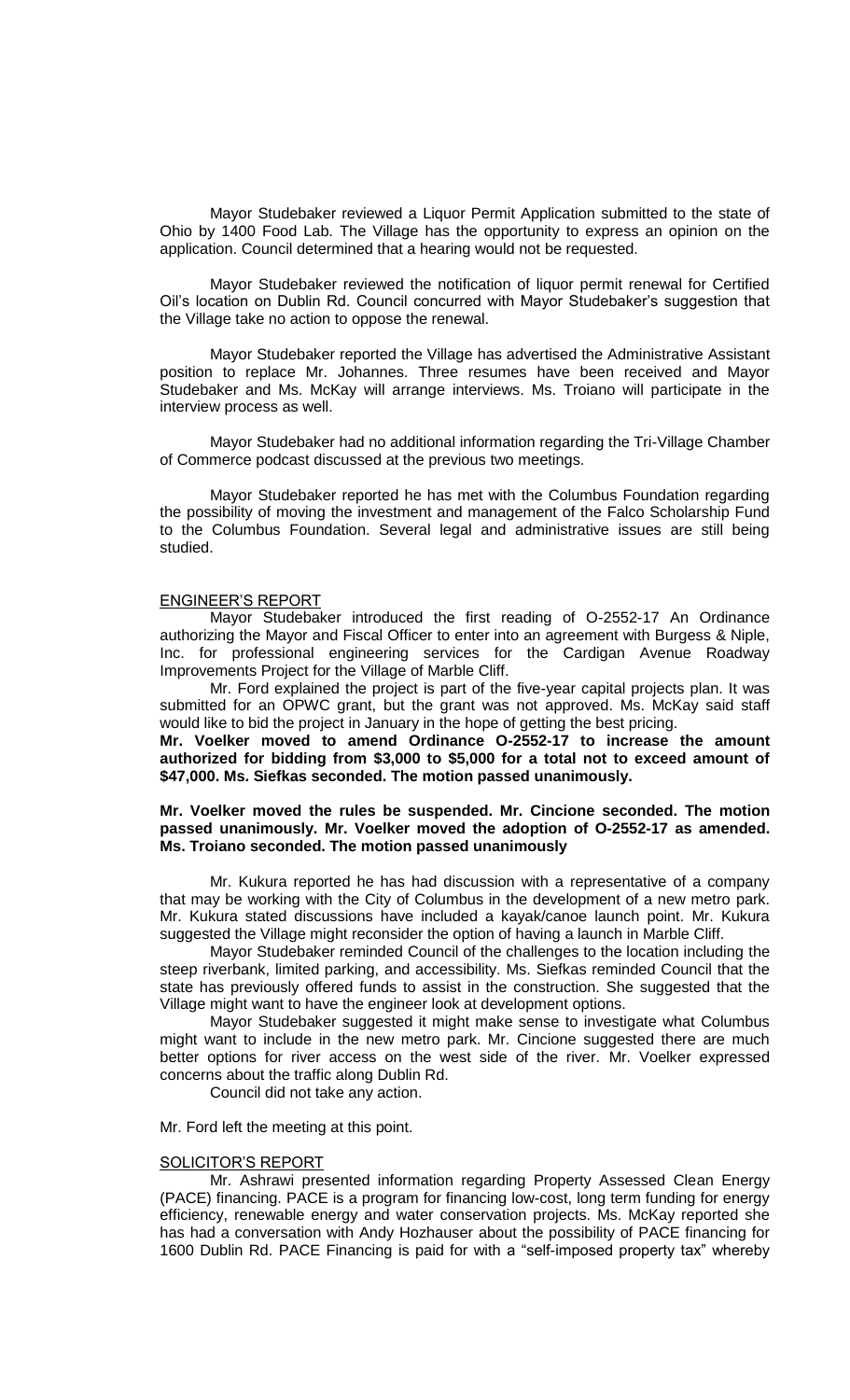the repayment of the financing is attached to the land.

The most efficient way to move forward is to have the property owner make application to be part of the Columbus ESID (Energy Special Improvement District). Then the Village would pass a Resolution of Necessity and an Ordinance to Proceed. Then the assessment is applied to the property, the county collects the assessment and passes the amount collected on to the Columbus Finance Authority.

Ms. McKay stated that once the process is complete on one property, other business and commercial properties would be able to participate as well.

Mr. Ashrawi stated PACE financing is fairly new and some issues are still being worked out, but all Village documents would be designed to insulate the Village from any liability.

Ms. McKay stated the purpose of the discussion is to prepare Council for the request that will most likely be coming before Council.

Mayor Studebaker introduced the second reading of O-2549-17, An Ordinance to authorize the Mayor to join a coalition of municipalities retaining special counsel for purposes of initiating litigation to challenge the constitutionality of amendments to Chapter 718 of the Ohio Revised Code relating to Municipal Income Tax, and declaring an emergency.

Mr. Ashrawi stated the planned legal action has been filed, but not yet recorded. Any parties who join the action after the filing will be added to the action. Mr. Ashrawi reminded Council that the purpose of the action is to challenge the constitutionality of recent state legislation impacting income tax collection by municipalities throughout the state. Currently there are 148 municipalities that have joined.

Mayor Studebaker reported that his last Mayor's Court training included a spirited discussion of the status of "home rule" in Ohio. Mayor Studebaker expressed his recommendation that the Village join the action. Mr. Ashrawi stated the first action is to request a stay of effectiveness of the legislation.

**Mr. Voelker moved Ordinance O-2549-17 be amended to add to the end of Section 1 the following: "at a cost not to exceed \$1,000.00." Ms. Siefkas seconded. The motion passed unanimously.**

**Mr. Voelker moved the rules be suspended. Ms. Troiano seconded. The motion passed unanimously. Ms. Troiano moved the adoption of O-2549-17 as amended. Mr. Voelker seconded. The motion passed unanimously. Mr. Cincione moved the ordinance be adopted as emergency legislation to support legal action prior to the effective date of HB 49. Ms. Troiano seconded. Roll call: Mr. Cincione, yes; Mr. Kukura, yes; Ms. Siefkas, yes; Ms. Troiano, yes; Mr. Voelker, yes. The motion passed unanimously.**

Mayor Studebaker introduced the first reading of O-2551-17, An Ordinance authorizing the Mayor to execute the Economic Development – Forgivable Loan Agreement between the Village of Marble Cliff and Marble Cliff Place, LLC

Mr. Ashrawi and Ms. McKay reviewed the terms of the proposed agreement to assist the property owner of 2300 W. Fifth Ave. pay the cost of installing an elevator to make the second floor handicapped accessible. Ms. McKay explained, if the property owner's tenant(s) meet certain income tax thresholds, the loan will be revenue neutral to the Village. If the thresholds are not met, the property owner will be responsible for repaying the Village with interest.

Council discussed the benefits to the Village of having a building which will be fully accessible.

**Ms. Troiano moved the rules be suspended. Ms. Siefkas seconded. The motion passed unanimously. Ms. Troiano moved the adoption of O-2551-17. Ms. Siefkas seconded. The motion passed unanimously**

#### ADMINISTRATIVE ASSISTANT'S REPORT

Mr. Johannes reported Paul Peterson is working on the project to replace traffic signs and poles throughout the Village. The project should be completed by the next Council meeting.

Mr. Johannes reported he is working with contractor to iron out problems with the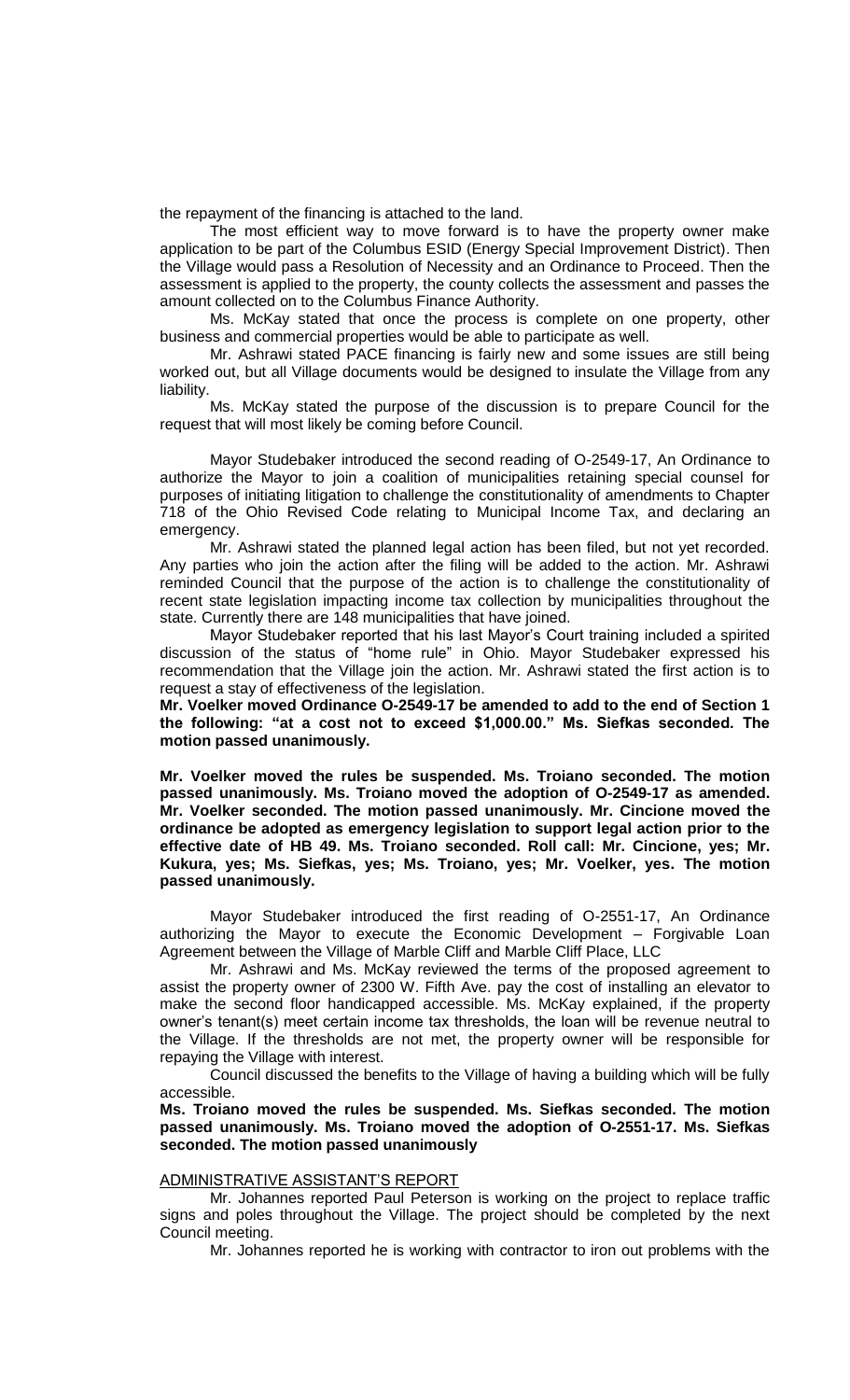holiday lights. He stated the contractor has been responsive to requests to correct problems and keep the lights on.

Mr. Johannes reported the recent Eagle Scout project to install benches at several locations in the Village has been completed.

Mr. Johannes reported leaf pick-up is underway and it is going very well. Residents have done a good job of getting leaves on to the tree lawn without putting them into the street. Pick-up will continue for at least two more weeks and an additional pick-up will probably need to be scheduled for late December. The last yard waste pick-up by Grandview Heights will be the last week in November.

Mr. Johannes reported there will be horse and carriage rides around the Village as part of the holiday party.

#### APPROVAL OF BILLS

**Ms. Troiano moved approval of the November 2017 bills totaling \$184,244.51. Mr. Kukura seconded. The motion passed unanimously.**

# **Ms. Troiano moved approval of the amended October 2017 bills totaling \$133,089.04. Mr. Cincione seconded. The motion passed unanimously.**

#### FISCAL OFFICER'S REPORT

Mayor Studebaker introduced the second reading of O-2546-17, 2018 Annual Appropriation Ordinance.

No action was taken.

Ms. McKay reported the arrangements for the holiday party are well underway. Ms. Taylor will be sending out an e-mail sign-up sheet for helping with the party. Ms. McKay confirmed that the year-end report to residents will be going out with the party invitation.

Ms. McKay informed Council that she had received a zoning information request from a medical marijuana dispensary considering locating in the Village. The address being investigated was determined to be in the City of Columbus not in Marble Cliff. Ms. McKay provided the staff opinion that, for such a business to locate within the Village, a use variance would be necessary because the Village does not permit 'retail" within either of its two business districts. She reported some communities have passed legislation to enact a moratorium on permitting medical marijuana dispensaries within their jurisdiction.

Council had a brief discussion of the options. No action was taken.

#### COUNCIL MEMBER REPORTS

Ms. Troiano reported the Parks and Recreation Board has revised the design for the Memorial Park to eliminate the reflecting pool. She stated that even with the revisions there is still a shortfall in funding. Ms. Troiano reported that Marble Cliff may be approached for a donation to the park project.

#### OLD BUSINESS

Mayor Studebaker introduced the second reading of R-2547-17, A Resolution authorizing the mayor to execute the 2018 Plumbing inspection contract between the Village of Marble Cliff and the Franklin County Board of Health.

No action was taken.

Mayor Studebaker introduced the second reading of O-2548-17, An Ordinance authorizing an agreement with Charles Kelsey to provide Mayor's Court Magistrate Services for a one-year period from January 1, 2018 Through December 31, 2018.

No action was taken.